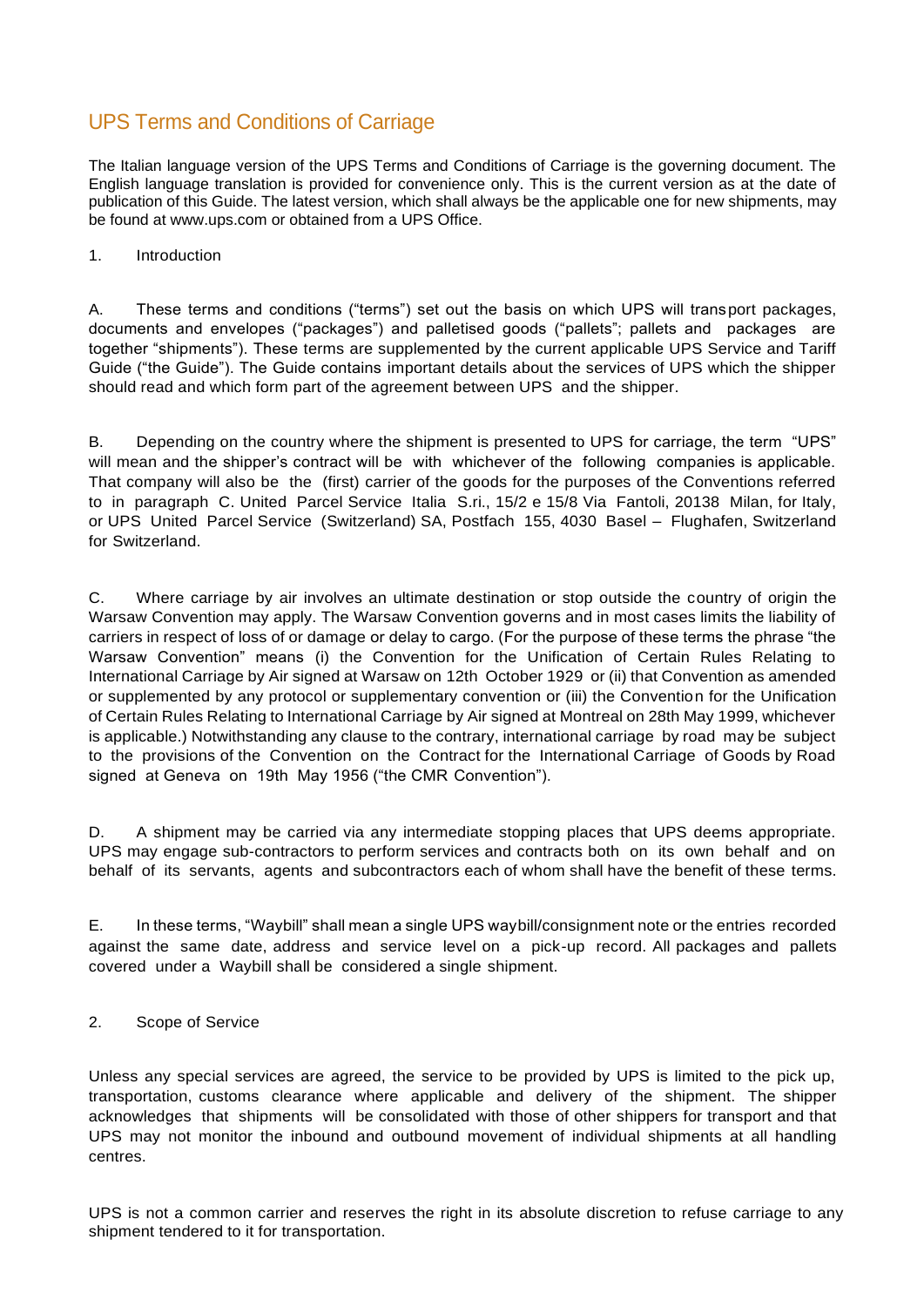#### 3. Conditions of Carriage

This section sets out various restrictions and conditions which apply to the carriage of shipments by UPS. It also explains what the consequences are of the shipper presenting shipments for carriage which do not meet these requirements.

#### 3.1 Service Restrictions and Conditions

Shipments must comply with the restrictions in paragraphs (i) to (iv) below.

 $<sub>0</sub>$  Packages must not weigh more than 70 kilograms (or 150 lbs) or exceed 274 centimetres in length or a</sub> total of 400 centimetres in length and girth combined. Pallets are subject to maximum size and weight limits that vary by origin and destination, and that are set out at [www.ups.com.](http://www.ups.com/)

 $_{\odot}$  The value of any package may not exceed the local currency equivalent of USD 50,000. In addition the value of any jewellery or watches, other than costume jewellery or costume watches, in a package shall not exceed the local currency equivalent of USD 500, except to the extent provided otherwise at ups.com/jewelry. The value of any pallet may not exceed the local currency equivalent of USD 100,000.

(iii) Shipments must not contain any of the prohibited articles listed in the Guide including (but not limited to) articles of unusual value (such as works of art, antiques, precious stones, stamps, unique items, gold or silver), money or negotiable instruments (such as cheques, bills of exchange, bonds, savings books, pre-paid credit cards, share certificates or other securities), firearms and dangerous goods.

 $\omega$  Shipments must not contain goods which might endanger human or animal life or any means of transportation, or which might otherwise taint or damage other goods being transported by UPS, or the carriage, export or import of which is prohibited by applicable law.

The shipper shall be responsible for the accuracy and completeness of the particulars inserted in the Waybill and for ensuring that all shipments set out adequate contact details for the shipper and receiver of the shipment and that they are so packed, marked and labelled, their contents so described and classified and are accompanied by such documentation as may (in each case) be necessary to make them suitable for transportation and to comply with the requirements of the Guide and applicable law. Unless a different service level is clearly selected on the Waybill or other applicable UPS shipping documentation, shipments will be carried under the Express service (or Express Freight) (where available to the selected destination) and all applicable charges will be calculated accordingly.

The shipper guarantees that all shipments presented for carriage under these terms comply with the restrictions in paragraphs (i) to (v) above and have been prepared in secure premises, by him (in the case of an individual shipper) or by reliable staff employed by him or (where different) by the party tendering the shipment to UPS and have been protected against unauthorised interference during their preparation, storage and transportation to UPS. UPS relies on this guarantee in accepting any shipment for carriage hereunder.

3.2 Perishable and temperature sensitive goods will be transported provided that the shipper accepts that this is at its risk. UPS does not provide special handling for such shipments.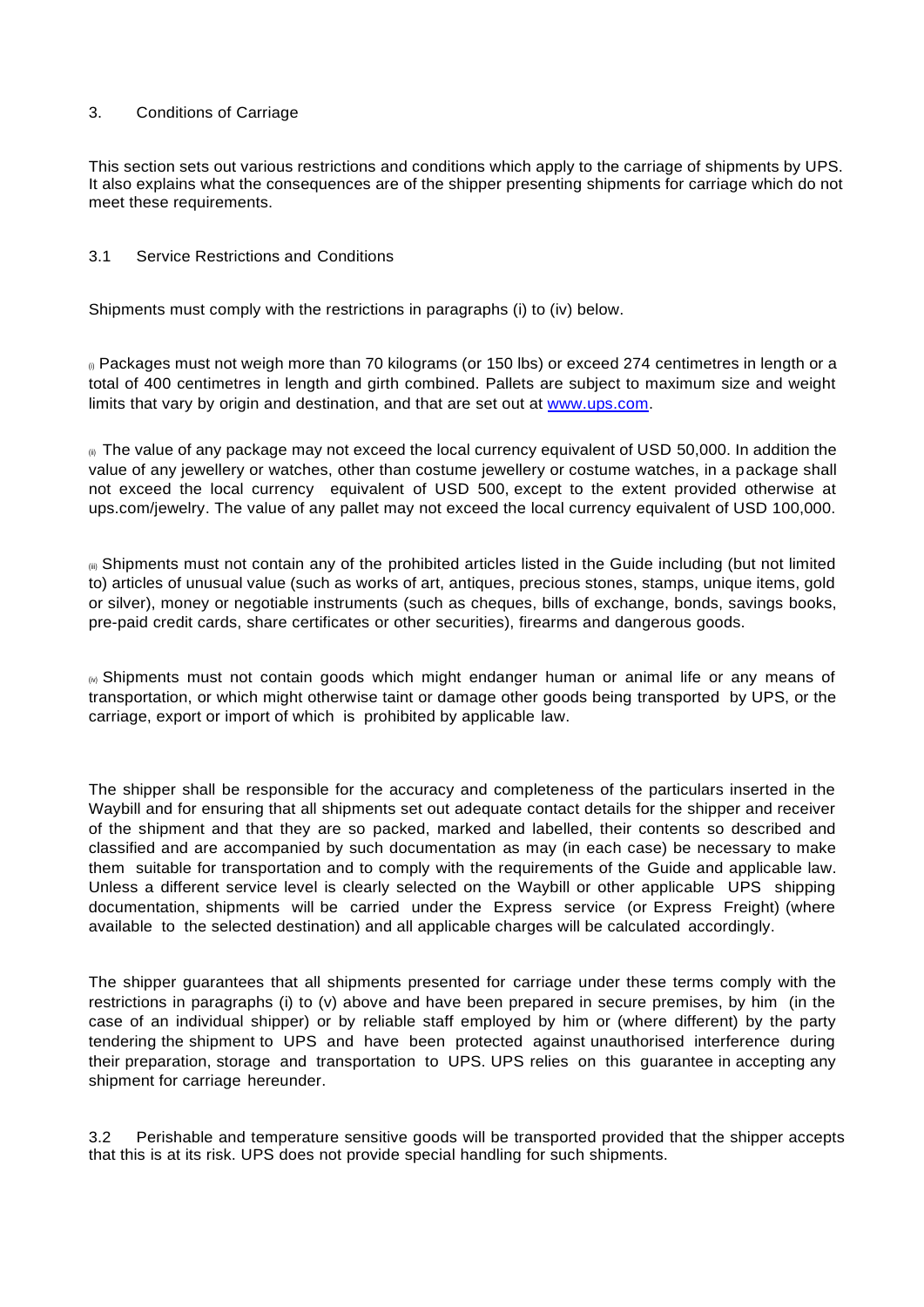# 3.3 Refusal and Suspension of Carriage

 $\theta$  If it comes to the attention of UPS that any shipment does not meet any of the above restrictions or conditions or that any COD amount stated on a COD Waybill exceeds the limits specified in paragraph 8, UPS may refuse to transport the relevant shipment (or part thereof) and, if carriage is in progress, UPS may suspend carriage and hold the shipment (or part thereof) to the shipper's order.

(ii) UPS may also suspend carriage if it cannot effect delivery, if the receiver refuses to accept delivery, if it is unable to effect delivery because of an incorrect address (having used all reasonable means to find the correct address) or because the correct address is found to be in another country from that set out on the shipment or Waybill or if it cannot collect amounts due from the receiver on delivery.

 $\bullet$  Where UPS is entitled to suspend carriage of a package or shipment (or any relevant part thereof), it is also entitled to return it to the shipper at its own discretion.

3.4 The shipper will be responsible for the reasonable costs and expenses of UPS (including storage), for such losses, taxes and customs duties as UPS may suffer and for all claims made against UPS because (i) a shipment does not meet any of the restrictions, conditions or representations in paragraph 3.1 above, (ii) of any refusal or suspension of carriage or return of a shipment (or any relevant part thereof) by UPS which is allowed by this paragraph 3, or (iii) of a failure by the shipper to comply with these terms.. In the case of the return of a shipment, the shipper will also be responsible for paying all applicable charges calculated in accordance with the prevailing commercial rates of UPS.

3.5 If the shipper tenders to UPS a shipment which fails to comply with any of the restrictions or conditions in paragraph 3.1 above without UPS' express written consent, UPS will not meet any loss howsoever arising which the shipper may suffer in connection with the carriage by UPS of such shipment (regardless of whether that failure to comply has caused or contributed to the loss and notwithstanding any negligence on the part of UPS or its employees, contractors or representatives) and, if UPS does suspend carriage for a reason allowed by these terms, the shipper shall not be entitled to any refund on the carriage charges it has paid. UPS may bring a claim in respect of such non-compliance.

3.6 If, having suspended carriage of a shipment (or any relevant part thereof) in accordance with these provisions, UPS is unable within a reasonable time to obtain the shipper's instructions on its disposition of the shipment or to identify the shipper or any other person entitled to the goods (having if necessary opened the shipment), UPS shall be entitled to destroy or sell the shipment (or any part thereof), at its absolute discretion. The proceeds of any such sale shall first be applied to any charges, costs or expenses (including interest) outstanding in respect of the shipment or otherwise from the shipper concerned. Any balance shall be held to the shipper's order.

3.7 Unless prohibited by law, UPS reserves the right, but is not obliged, to open and inspect, or scan by means of X-ray, any shipment tendered to it for transportation at any time.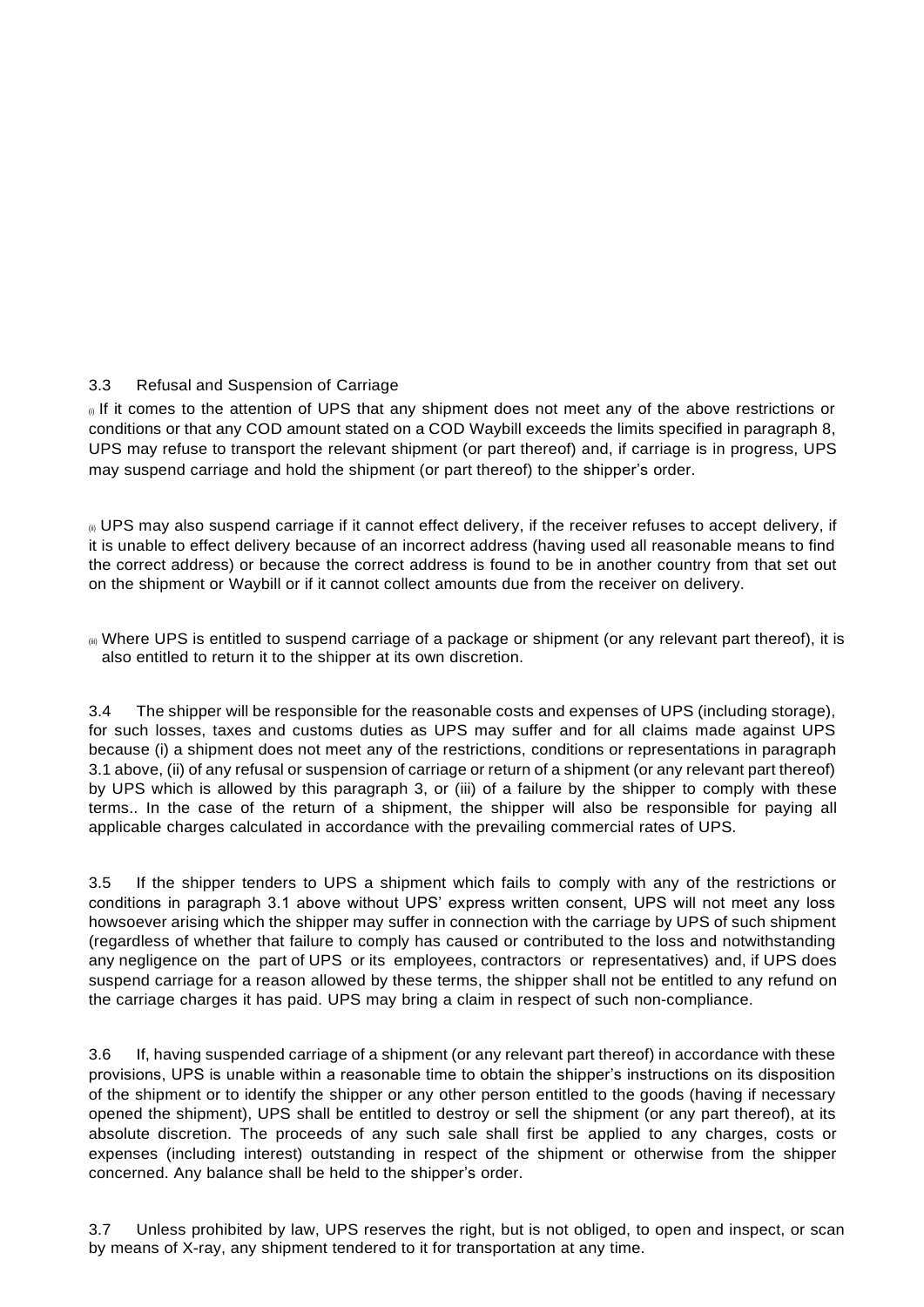#### 4. Customs Clearance

Where a shipment requires customs clearance, it is the shipper's responsibility to provide, or to ensure that the receiver will provide, UPS with complete and accurate documentation for the purpose but UPS will unless instructed otherwise act on behalf, at the expense and at the risk of the shipper or receiver in in obtaining customs clearance.

Provided that, in the case of shipments whose points of despatch and destination are both within the same customs area, UPS will only perform customs clearance if instructed to do so. The shipper also agrees that UPS may be considered as being the receiver of the package or the shipment for the sole purpose of appointing a customs broker to carry out any customs clearance to the extent permitted by law.

#### 5. Payment

5.1 The rates for carriage and other services are set out in the Guide and, unless paid before shipment, all charges must be paid within 7 days of receipt of invoice or within such other period as the shipper may have agreed in writing with UPS. UPS may verify the actual and/or dimensional weight of shipment and, if greater than the declared weight, invoice on such basis. Unless proved otherwise, an invoice shall be considered for this purpose to have been received three business days following the date of invoice.

5.2 If (a) UPS is required to pay any taxes, duties or levies on behalf of the shipper, receiver or a third party, (b) the selected billing option indicates that the receiver or a third party should pay any charges, or (c) any taxes, duties, penalties, charges or expenses are imposed, rightly or wrongly by government authorities, or incurred by UPS due to any circumstances, including any failure by the receiver or the third party to provide correct information and documentation or any permits or licences required in connection with carriage, the shipper shall be jointly and severally liable to UPS with the receiver and such third parties for such amounts. In each case where the selected billing option indicates payment is to be charged, at first, to the receiver or any third party, UPS will (without prejudice to the shipper's contractual liability for payment), first demand payment of the relevant amount from the receiver and/or the third party. If the amount in question is not immediately paid to UPS in full by any of the above parties, the amount will be payable by the shipper on first written demand. In any other cases, the shipper hereby undertakes to pay the mentioned amounts to UPS at first request. UPS shall not be obliged to separately file a claim against the receiver or any third party for payment. In case of doubt, the burden of proving that the amount has been paid lies on the shipper.

5.3 Any sum payable to UPS which is overdue will bear interest at the rate specified on the invoice from the due date to the date UPS receives payment whether before or after judgment. In addition, UPS reserves the right to charge a late payment administration fee up to a maximum of 40 EUR per invoice.

5.4 If any sum is not paid by the shipper, receiver or some other party under these terms, UPS may hold any shipment (or part thereof) it is carrying until it receives payment in full or may sell them and use the proceeds to make good the debt to it in accordance with applicable local law. Any unpaid balance will remain payable.

5.5 UPS' rates for carriage set out in the Guide are calculated only for the carriage of shipment which do not exceed in value the amounts set out in paragraph 3.1(ii) (or other applicable value, if lower). In the event that UPS becomes aware that it has carried a shipment which, without UPS' express written consent, exceeds this value, then, in addition to the otherwise applicable rates and charges and any other remedies under these terms, an additional carriage charge equivalent to 5% of the value of the relevant amount set out in paragraph 3.1(ii) is applicable.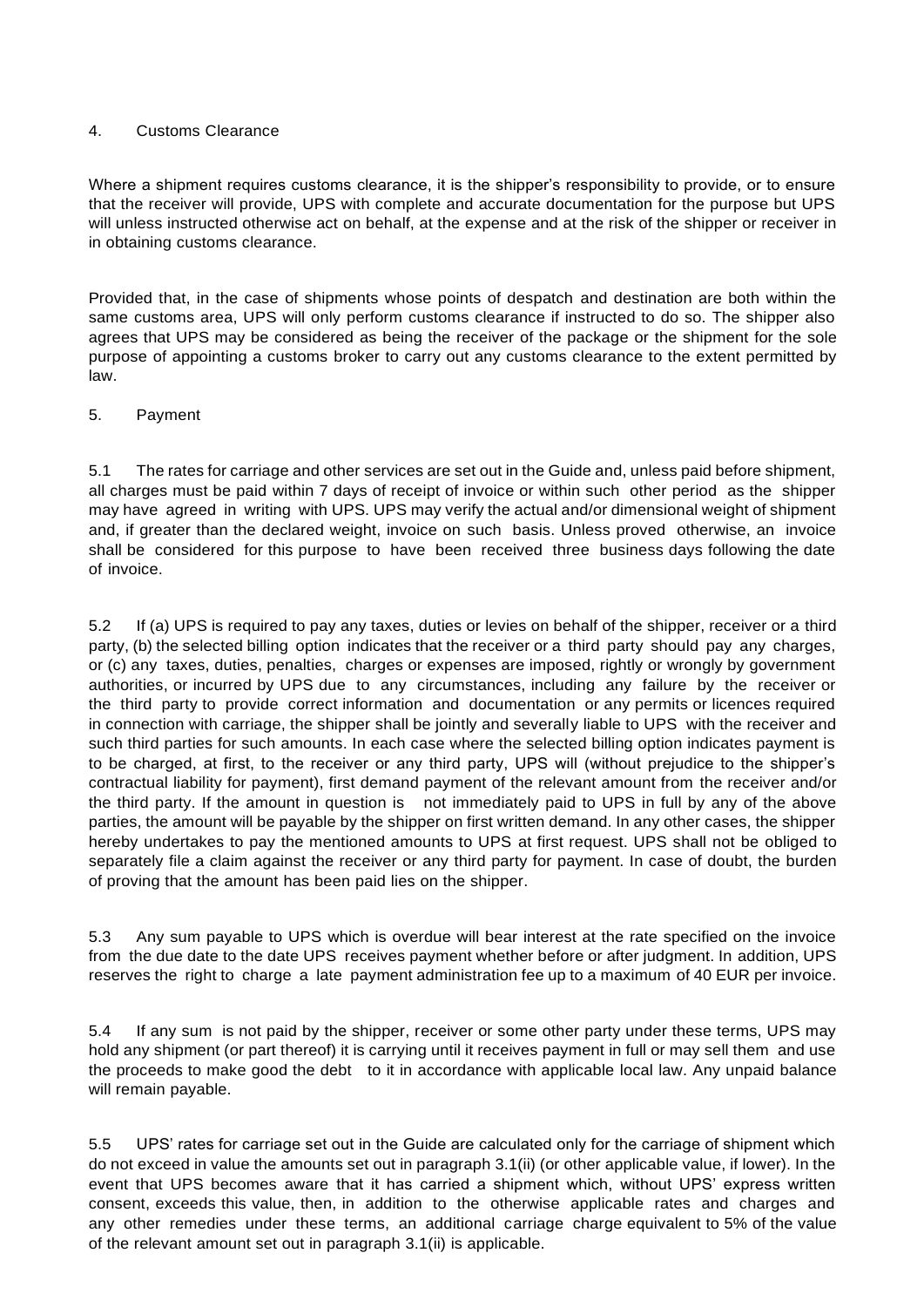#### 6. Interruption of Service

If UPS is unable to start or continue with carriage of the shipper's shipment for a reason beyond its control, UPS will not be in breach of its agreement with the shipper but will take all steps that are reasonably practicable in the circumstances to commence or continue the carriage. Examples of events beyond UPS' control are disruption to air or ground transportation due to bad weather, fire, flood, war, hostilities, civil disturbance, acts of government or other authorities (including, without limitation, customs) and labour disputes or obligations affecting UPS or some other party.

## 7. Money Back Guarantee

For certain services and destinations, UPS offers a money back guarantee on the shipping charges. Details of its applicability, terms and conditions and of the corresponding delivery and latest pick up time for the relevant service and destination are as set out in the Guide and on the UPS website (www.ups.com), each as current at the time the goods are accepted for carriage, and can also be confirmed by contacting the shipper's local UPS call centre. For the avoidance of doubt, the liability of UPS under the money back guarantee is limited to the above and the guarantee does not otherwise constitute any form of undertaking or representation that the shipment will arrive by any particular time.

## 8. Collect on Delivery (COD)

For certain destinations and services as advised by the local UPS call centre, UPS offers a COD service on payment of an additional charge as set out in the Guide. If the shipper makes use of this service, subject to the provisions set out below (including those relating to currency conversion) UPS will collect on behalf of the shipper the COD amount stated on the Waybill. This service is not available for pallets.

COD amounts must be specified on the Waybill in either EUR or, if different, the currency of the country of destination. Where any of the COD amounts specified on the Waybill, collected from the receiver and/or paid to the shipper are in different currencies from each other, the conversion(s) will be made at such exchange rate(s) as UPS may reasonably determine.

UPS does not accept responsibility for any currency exchange risks.

8.1 Cash COD – Where UPS is instructed on the Waybill in accordance with applicable UPS guidelines to accept cash only, UPS will collect only cash, in the currency of the country of destination. Where cash is collected, the maximum amount collectible in that form on behalf of a shipper shall be the local currency equivalent of USD 5,000 per receiver per day. Notwithstanding the previous rule, the amount collectible in cash on behalf of a shipper from receivers located in the following countries for COD shipments may not exceed the respective amounts per receiver per day: Austria: EUR 3.000; Belgium: EUR 3.000; Germany: EUR 3.500; Spain: EUR 1.000; Greece: EUR 499; Portugal: EUR 1.000; Italy: EUR 999,99; France: EUR 1.000; Romania: RON 10,000 for individuals, RON 5,000 for legal entities; Sweden: SEK 3.000; Denmark: DKK 20.000; Switzerland: CHF 3.500; Poland: 15.000 PLN; United Kingdom: 2.500 GBP. If the shipper specifies a COD amount that exceeds these limits, UPS will automatically be entitled to accept cheques for the whole or any part of that amount. Further limitations may apply in certain countries from time to time; details of such limitations will be set out either in the Guides or at the UPS Website [\(www.ups.com\)](http://www.ups.com/).

8.2 Cheque COD – If the Waybill does not clearly (and in accordance with applicable UPS guidelines) instruct UPS to accept only cash, UPS may accept payment either in cash (subject to the restrictions in paragraph 8.1) or by any kind of cheque made out to the shipper that is recognised in the country of destination of the shipment. Where UPS accepts cheques the maximum amount collectible in any form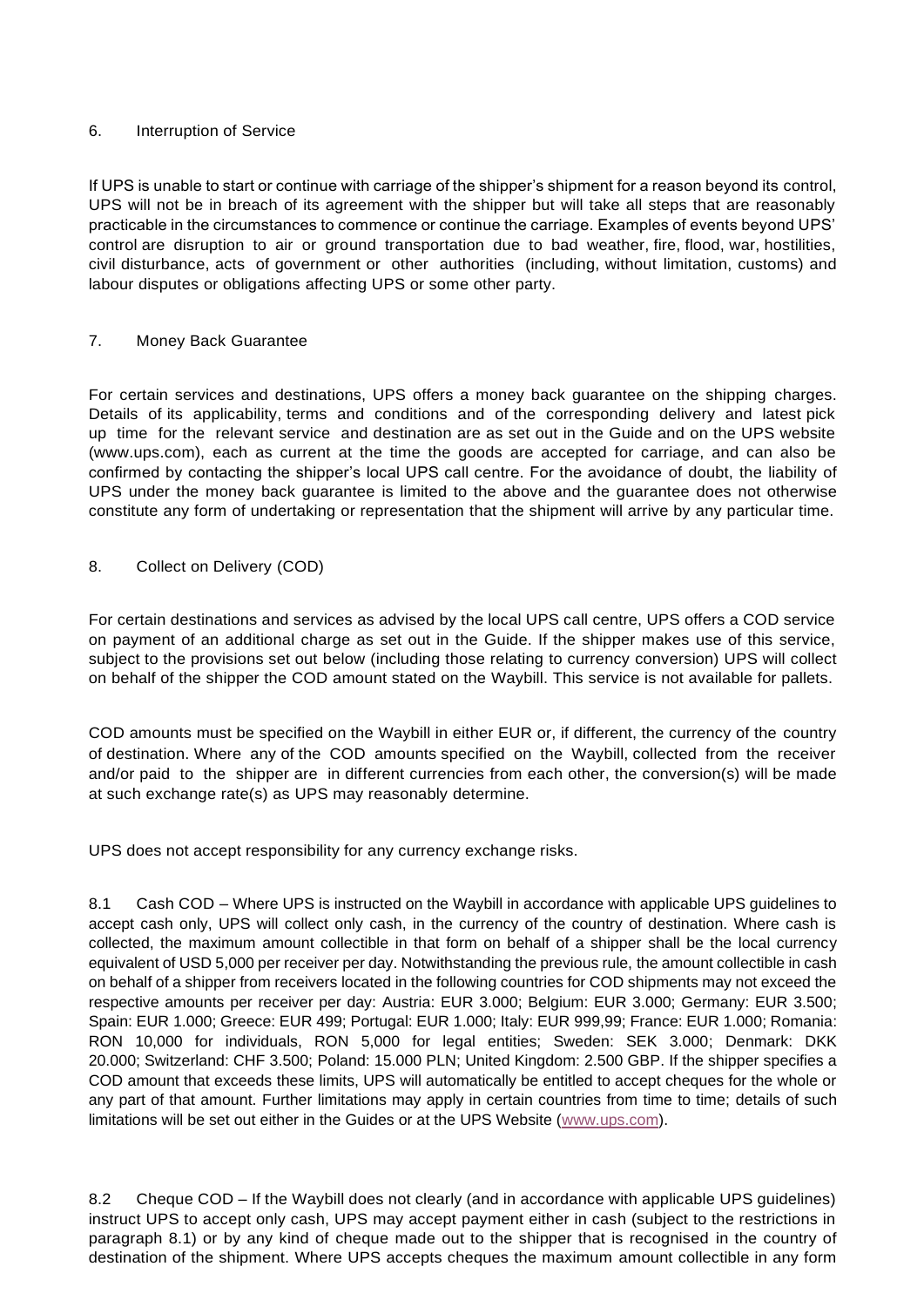shall not exceed the equivalent of USD 50,000 per package (or other applicable value, if lower). Where UPS is permitted to accept a cheque, it may collect a cheque denominated in either EUR or, if different, the local currency of the country of destination.

8.3 Payment of Collected COD Amounts – Where UPS collects cash, UPS will pay to the shipper an equivalent amount in the local currency of the country where the shipment was presented to UPS for transportation. UPS may make such payments of COD amounts by either wire transfer to any bank account notified to UPS by the shipper or issuing a cheque in favour of the shipper.

Any cheques in favour of the shipper, issued either by UPS as set out above or by the receiver and collected by UPS pursuant to paragraph 8.2, may either be forwarded to the shipper by regular mail at the shipper's risk or handed over to the shipper or to any other person appearing to have authority to accept the cheque on the shipper's behalf.

8.4 In the event of non-receipt by the shipper of COD amounts, the shipper must notify UPS in writing within 45 days of the date of delivery of the shipment concerned.

8.5 The shipper will indemnify UPS for all losses, expenses, and any claims made against UPS by the receiver or a third party, arising where UPS does not deliver a shipment because the receiver does not pay the COD amount in the appropriate form or refuses to accept the shipment.

8.6 The liability of UPS in respect of the amount to be collected shall not exceed either the applicable maximum amount collectible under these terms or the COD amount indicated on the Waybill, whichever is the lesser. Further, the COD amount shall not in any event exceed the value of the goods at their destination plus applicable carriage charges. For the avoidance of doubt, a COD amount does not constitute declaration of a value for the purpose of paragraph 9.4 or otherwise and therefore shall not affect the liability of UPS for any loss, damage or delay to the goods themselves.

UPS does not accept any responsibility for any dishonest or fraudulent acts on behalf of the receiver including, but not limited to, presenting a fraudulent cheque or one which is later dishonoured, or for cheques incorrectly completed by the receiver.

9. Liability

9.1 Where the Warsaw or CMR Conventions or any national laws implementing or adopting these conventions apply (for convenience referred to as Convention Rules) or where (and to the extent that) other mandatory national law applies, the liability of UPS is governed by and will be limited according to the applicable rules.

9.2 Where Convention Rules or other mandatory national laws do not apply, UPS will only be liable for failure to act with reasonable care and skill and its liability shall be exclusively governed by these terms and (save in the case of personal injury or death) limited to proven damages not exceeding the greater of either:

(a) CHF130 in Switzerland and EUR 85 in Italy per shipment, or

(b) 8.33 Special Drawing Rights ("SDRs") per kilo of the goods affected, unless a higher value has been declared by the shipper under paragraph 9.4 below. An SDR is a unit of account adopted by the International Monetary Fund and its current value is regularly published in major financial newspapers.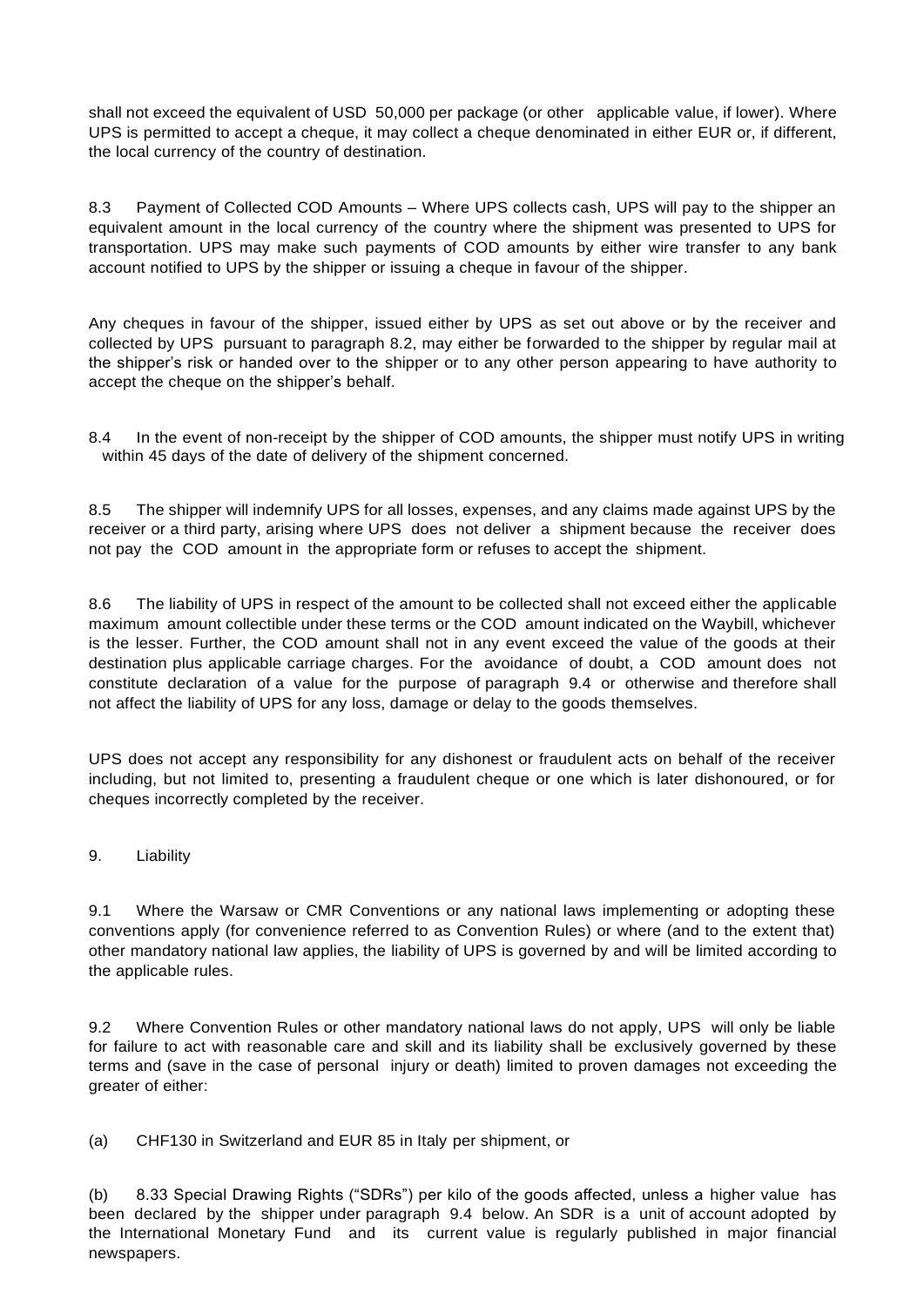9.3 If the claimant (or any person from whom he derives his right to claim) has caused or contributed to any loss, damage or delay to a package or pallet, any liability UPS may incur in respect thereof (limited as above) may be reduced or extinguished in accordance with the law applicable to such contributory negligence.

9.4 Subject to the provisions of paragraph 9.5, the shipper may obtain the benefit of a greater limit of liability than UPS provides under paragraph 9.2 above or than may be provided by Convention Rules or other mandatory national law. The shipper may do so by declaring a higher value on the Waybill and paying an additional charge as stated in the Guide. If the shipper declares a higher value for carriage and pays the applicable charge, then UPS's liability shall be limited to proven damages not exceeding the sum so declared. The value of the goods concerned shall not in any event exceed the limits specified in paragraph 3.1(ii).

9.5 Save where mandatory provisions of the applicable laws require otherwise, UPS does not accept responsibility for lost profits (lucrum cessans) and indirect or consequential damages such as but not limited to purely economic losses, loss of business opportunities or loss of sales or loss of goodwill.

UPS shall not be liable for any damage to or loss of any packaging.

10. Delivery

UPS may deliver a shipment to the receiver named on the waybill or to any other person appearing to have authority to accept delivery of the shipment on the receiver's behalf (such as persons at the same premises as the receiver or neighbours of the receiver). ). If no such person is available the package may be left in the receiver's letterbox, if suitable, delivered to the neighbour, unless the shipper has excluded such delivery options by using the applicable additional service. The receiver shall be informed of any alternate delivery arrangements (or redirection to a UPS Access Point® by note left at his premises.

Notwithstanding the previous paragraph, and unless otherwise agreed with the shipper, UPS may apply any alternative delivery methods chosen by the receiver in accordance with the UPS My Choice® Service Terms or any other agreement between UPS and the receiver. Such alternative delivery methods include, without limitation, redirecting delivery of a package to an alternate address (including a UPS Access Point), authorizing the driver to leave a package at the receiver's premises, modifying a service selected by the shipper or, rescheduling delivery. The shipper also agrees the receiver may receive delivery information regarding a package. The shipper expressly waives any claim it may have against UPS arising from UPS following any such instructions provided by the receiver.

UPS may use an electronic device to obtain proof of delivery and the shipper agrees that it will not object to UPS relying on a printed copy of this as evidence merely on the grounds that the information concerned is obtained and stored in electronic form.

Save where Convention Rules or other mandatory national laws require otherwise, UPS accepts no responsibility in any circumstances to suspend carriage, redirect delivery (whether to a different receiver or address from that named on the Waybill) or return a shipment to its shipper and, in the event that it should attempt but fail to do so, shall have no liability for any losses thereby occasioned.

#### 11. Data Protection

11.1 UPS has the right to process data provided by the shipper or receiver in connection with carriage by UPS, to transfer such data to other group companies and contractors of UPS, including in other countries